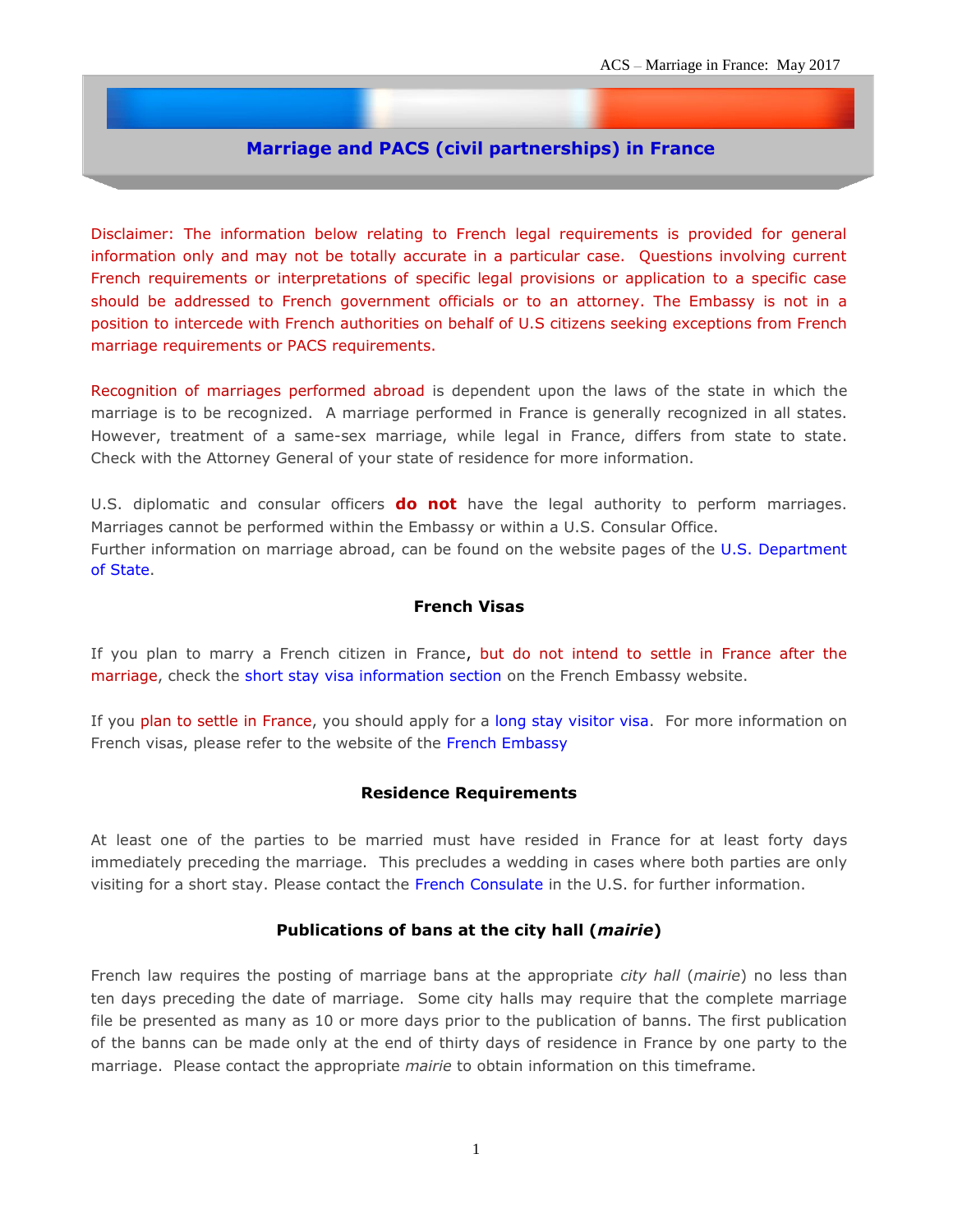### **List of documentary requirements for marriage or PACs in France**

Most city halls (mairies) in France require **some or all** of the following documents, please contact the city hall where you will be getting married for more information on this topic:

- **a valid U.S. passport;**
- **a French visa, and/or a French residence permit (***carte de séjour***);**
- **a certified copy of your U.S. birth certificate and a certified translation**. The birth certificate must be issued within the past three months and be affixed with the appropriate state issued [apostille.](https://fr.usembassy.gov/wp-content/uploads/sites/50/2017/05/acs_apostille-us.pdf) In order to obtain your birth certificate, visit the website of the [National Center for Health Statistics](http://www.cdc.gov/nchs/w2w.htm) − CDC<http://www.cdc.gov/nchs/w2w.htm> . If you need a translation of your birth certificate, a list of sworn translators is available at every mairie. You can also check the Embassy website for a list of [certified translators](http://photos.state.gov/libraries/france/5/acs/usc_paris-translators.pdf) .

### **certificat de coutume and certificat de célibat ou de non re-mariage:**

The U.S. does not have an equivalent of these documents. French authorities generally will accept a document provided by the U.S. Consulate called an *[attestation tenant lieu](http://photos.state.gov/libraries/france/5/acs/Coutume-new-doc-example.pdf)  [de certificat de coutume](http://photos.state.gov/libraries/france/5/acs/Coutume-new-doc-example.pdf) et de célibat* in which you will attest before a consular officer that you are free to contract a marriage. Prior to scheduling your appointment with the Embassy to obtain this certificate, we encourage you to ask the city hall performing the marriage whether or not they will accept this document.

**Obtaining the certificate**: Visit our website [pages](http://france.usembassy.gov/usc_marriagecoutume.html) for more information on obtaining the *attestation tenant lieu de certificat de coutume et de célibat* in [Paris or Marseille](https://fr.usembassy.gov/u-s-citizen-services/notarial-services-all-nationalities/documents-we-notarize/) by appointment only during notarial services hours.

At the time of your appointment, if necessary, we can also provide you with a general statement explaining that we do **not** issue the *certificat de célibat*.

- **proof of domicile** (*justificatifs de domicile*) You will need to present two documents (i.e.: electricity or telephone bills, rent etc.) establishing that you actually reside in the district in which you intent to marry.
- **certificat du notaire** (for a prenuptial marriage contract): If the parties to marriage opt for a prenuptial contract governing their respective properties (*régime du mariage*) the French notary preparing the contract will give the couple a certificate (*certificat du notaire*) which must be presented to the (*mairie).*

*…/…*